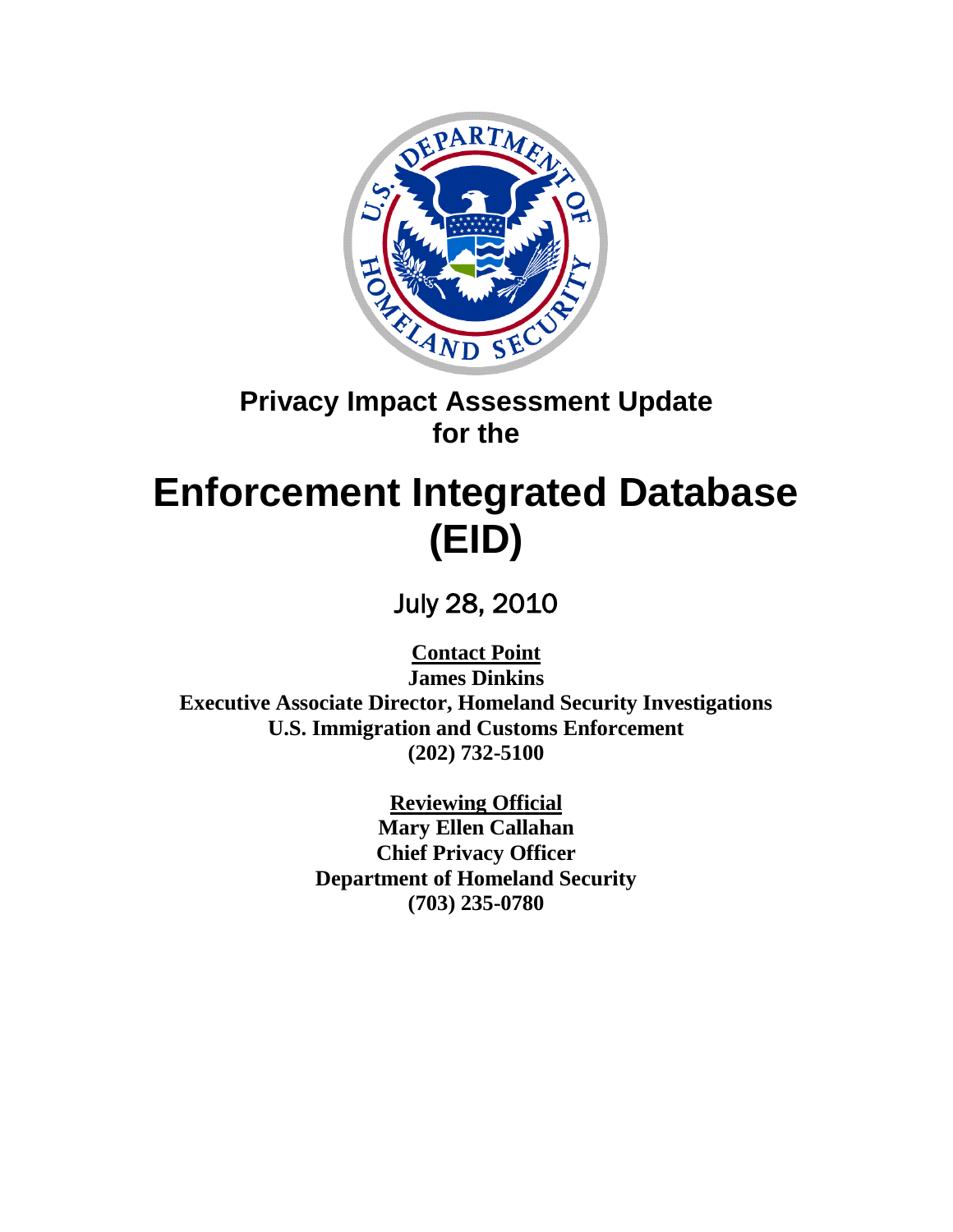

### **Abstract**

The Enforcement Integrated Database (EID) is a Department of Homeland Security (DHS) shared common database repository for several DHS law enforcement and homeland security applications. EID captures and maintains information related to the investigation, arrest, booking, detention, and removal of persons encountered during immigration and criminal law enforcement investigations and operations conducted by U.S. Immigration and Customs Enforcement (ICE) and U.S. Customs and Border Protection (CBP), both components within DHS. The Privacy Impact Assessment (PIA) for EID was published in January 2010. The information entered into EID and the scope of external information sharing is being expanded, thus necessitating an update to the EID PIA.

### **Introduction**

EID is a common database repository owned and operated by ICE that supports the law enforcement activities of certain DHS components. EID is the repository for all records created, updated, and accessed by a number of software applications including the ENFORCE Apprehension Booking Module, ENFORCE Alien Detention Module, and ENFORCE Alien Removal Module. Collectively these applications are referred to as the "ENFORCE applications." EID and the ENFORCE applications capture and maintain information related to the investigation, arrest, booking, detention, and removal of persons encountered during immigration and law enforcement investigations and operations conducted by ICE and CBP. An event-based record for each encounter is created in EID, but the system provides users the capability to access a person-centric view of the data using the ENFORCE applications. Users can also print reports, notices, and other documents containing EID data, which are used for criminal and administrative law enforcement purposes and typically are retained in criminal investigative files, detention files, and Alien Files (A-Files). Immigration related forms generated by the system are also sent to courts and other agencies to support the advancement and adjudication of DHS and Department of Justice immigration cases before U.S. immigration courts. Forms and data may also be provided to the criminal courts of the United States.

The PIA for EID published in January 2010 describes EID, the ENFORCE applications, and is reflective of the system at that time.<sup>1</sup> DHS will increase the amount information entered into EID to include comprehensive criminal history information for all aliens arrested for administrative violations of the Immigration & Nationality Act (INA). DHS also has expanded the scope of external sharing of EID information with the Government of Mexico, thereby necessitating an update to the PIA.

### **Reason for the PIA Update**

 $\overline{a}$ 

With the publication of this PIA, DHS will now enter into EID comprehensive criminal history information for aliens arrested for administrative violations of the INA regardless of nationality. In addition, DHS is expanding the external sharing of Mexican nationals' EID information with Mexico to

<sup>1</sup> Enforcement Integrated Database (EID) PIA, January 14, 2010, available at [http://www.dhs.gov/xlibrary/assets/privacy/privacy\\_pia\\_ice\\_eid.pdf.](http://www.dhs.gov/xlibrary/assets/privacy/privacy_pia_ice_eid.pdf)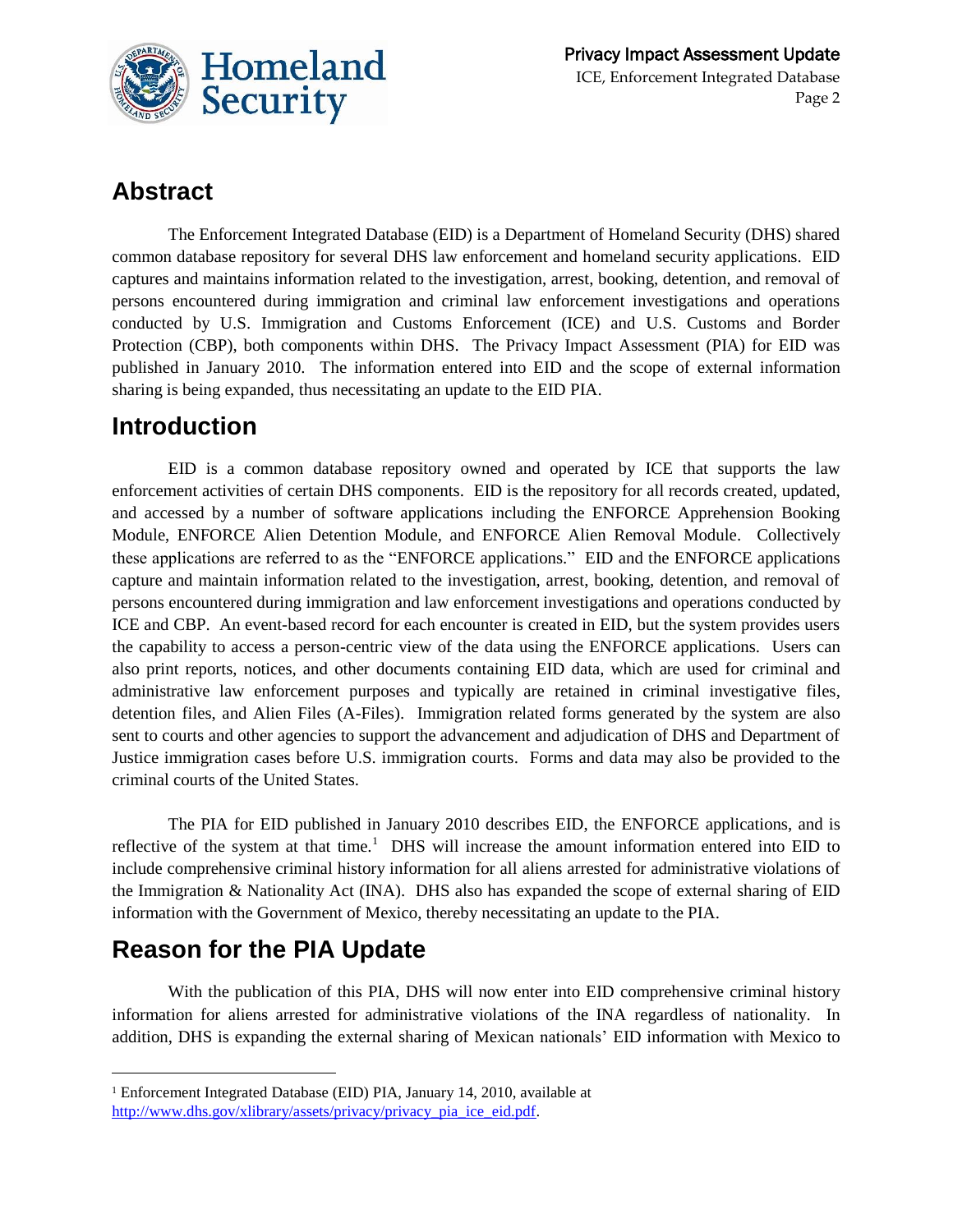

improve cooperation in coordinating and conducting the removal of aliens to Mexico and suppressing criminal activities and threats to domestic security. Specifically, DHS will provide by electronic means certain criminal history information to Mexico concerning Mexican nationals who are being repatriated from the United States and who have been convicted of certain felonies in the United States. These felonies will include certain firearms, national security, violent, and drug-related crimes which the United States and Mexico have determined are most relevant to improving the removal process and suppressing criminal activities and threats along the shared border.

### **Privacy Impact Analysis**

### **The System and the Information Collected and Stored within the System**

EID maintains information that is collected and used by the ENFORCE applications to support DHS law enforcement efforts in the areas of immigration, customs and trade enforcement, national security, and other criminal laws enforced by DHS. Information about each individual in EID is documented based on event-driven encounters, such as booking, arrest, detention, and removal. Therefore, an individual may be connected to multiple records in the system, each pertaining to a different event or encounter.

The personally identifiable information (PII) maintained in EID consists of biographical, descriptive, biometric, and encounter-related data about subjects and includes name(s), aliases, date of birth, telephone numbers, addresses, nationality, citizenship, Alien Registration Number (A-Number), Social Security Number, passport number, visa information, employment history, educational history, immigration history, and criminal history.

Prior to this update, the criminal history entered in EID for aliens arrested for administrative violations of the INA was limited to the specific crimes related to the event or encounter for which the individual was entered into EID. For example, if ICE arrested an alien who was amenable to removal from the United States due to a felony conviction, ICE would only enter information about that felony, but not the entire criminal history into EID.

With this update, DHS will enter the entire criminal history into EID of all aliens, regardless of nationality, arrested for administrative violations of the INA. This information is being captured in EID to ensure a complete criminal history is recorded for aliens are arrested by ICE. The National Crime Information Center (NCIC) will be the source of the criminal history information entered into EID. The NCIC is a computerized index of criminal justice information including criminal record history information and is available to Federal, state, and local law enforcement. DHS personnel will manually enter into EID all arrests and convictions for the individual appearing in NCIC. This collection of this information supports DHS's immigration enforcement actions, allows DHS to generate more accurate statistics concerning the arrest and removal of aliens with a criminal history, and enables the sharing of certain criminal history information for public safety purposes with Mexico and, in the future, other countries during repatriation.

Collection of this additional criminal history information increases the risk to privacy because its compromise, loss or improper use could cause harm to the individual. User auditing, privacy training, and other security measures described in the EID PIA and this Update mitigate this risk. There is also an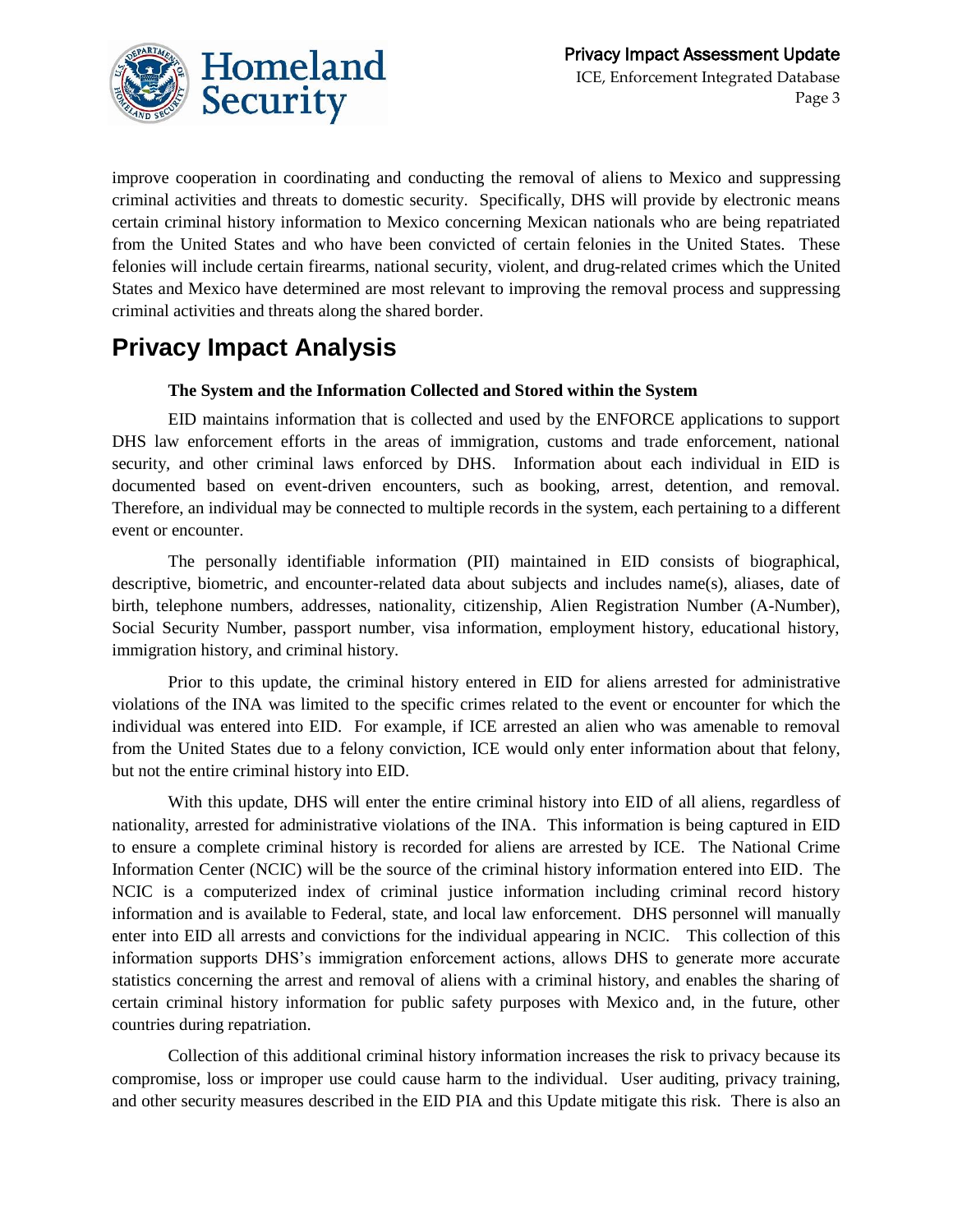

increased data integrity risk due to potentially inaccurate or untimely data being entered from NCIC, or the lack of an automated means by which corrections to the original data in NCIC will be pushed to EID. This risk is mitigated by the standard law enforcement practice of confirming the existence of an arrest or conviction with the source (e.g., the court or other appropriate source, such as a parole officer) before making any adverse determinations that will affect the individual.

#### **Uses of the System and the Information**

The uses of EID and EID information are not changed with this update.

#### **Retention**

This update does not change the retention period for information maintained in EID.

#### **Internal Sharing and Disclosure**

Internal sharing and disclosure of EID information is not change with this update.

#### **External Sharing and Disclosure**

Currently, DHS shares EID information with Mexico to coordinate and conduct the removal of Mexican nationals from the United States to Mexico. Current information shared is the individual's name, A-Number, nationality, date of birth, gender, medical information relevant to the transportation of the alien (e.g. diabetic), and a list of personal property in the alien's possession. This information is shared in hard copy with Mexican officials at the time of an alien's removal from the United States to Mexico. This manual information sharing process will continue in addition to the new electronic information sharing described below.

With this PIA update, ICE will enhance it's sharing with Mexico by providing criminal conviction history for Mexican nationals who are being repatriated from the United States and who have been convicted of certain firearms, national security, violent, and drug related felonies. Specifically, ICE will share information on Mexican nationals convicted of felonies such as homicide, rape, drug sales, kidnapping, weapons trafficking, and terroristic threats. Before or at the time of a Mexican national's removal to Mexico, ICE will share the name, A-Number or Fingerprint Identification Number, age, gender, and for any qualifying crime, the NCIC Code, crime description, and date of conviction.

This additional criminal conviction data is being shared to improve cooperation between the United States and Mexico in coordinating and conducting the removal of aliens and suppressing criminal activities and threats along the shared border. Mexico will use the additional criminal history data only for criminal justice purposes, such as coordinating responses to acts of violence and serious criminal violations. Under a Memorandum of Cooperation with the U.S., Mexico may not use this criminal history data for other purposes or as a basis to deny or delay the repatriation of a Mexican national.

To facilitate this information exchange, an ICE officer/agent uses a standardized electronic template. The electronic template is an Excel document maintained on each ICE officer/agent's computer terminal. To populate the electronic template, the ICE officer/agent enters a Mexican national's A-Number or Fingerprint Identification Number into the template. The template will then pull the relevant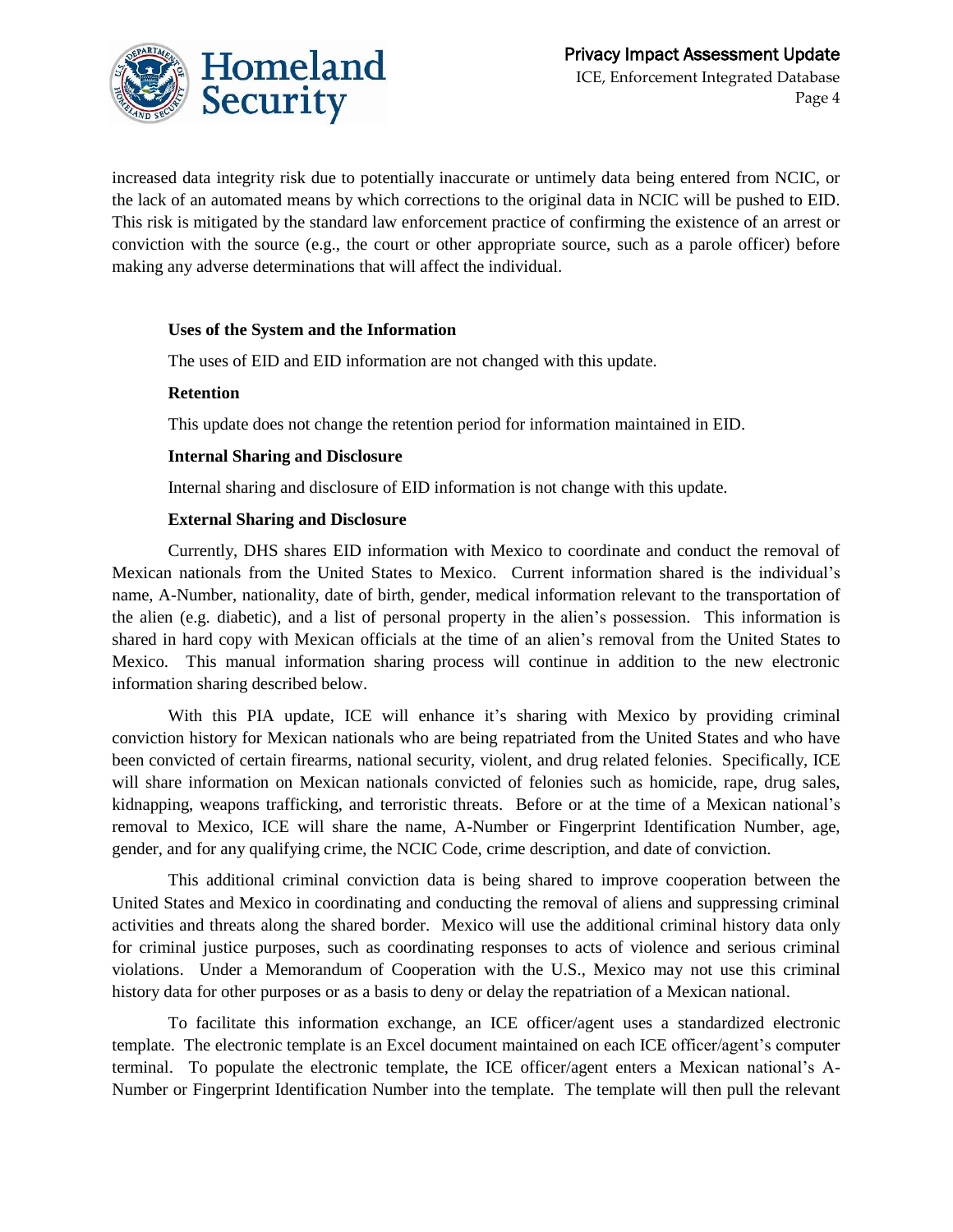

biographic information for that alien from EID. The ICE officer/agent will repeat this process in the template for all Mexican nationals they are processing for removal at that time. Once the relevant records from EID are included in the electronic template, the ICE officer/agent reviews the EID information to confirm the correct information was included in the template. Any errors found by the ICE officer/agent will be manually corrected prior to sharing with Mexico.

The ICE officer/agent will then select a button in the template indicating they want to share information on the individuals in the template with Mexico. Select biographic information from the template is automatically combined with the relevant criminal conviction history pulled from EID, incorporated into two encrypted email attachments, and sent to a secure email account with the Mexican Secretariat of Public Security (SSP). Criminal conviction history for a Mexican national is only pulled from EID and included in the email attachments if there is a match to the felony convictions described above, based on the NCIC codes for those crimes.

Both attachments in the email contain the same information, the name, A-Number or Fingerprint Identification Number, age, gender, and for any qualifying crime, the NCIC Code, crime description, and date of conviction. The first attachment is formatted to be read by an official in the SSP. The second attachment, containing the same information as the first, will provide a file properly formatted for ingestion into the Plataforma Mexico system.<sup>2</sup>

#### **Notice**

This PIA Update provides accurate information on the current sharing of the information. The System of Records Notice already has an appropriate routine use.

#### **Individual Access, Redress, and Correction**

This PIA Update does not change the ability of an individual to access, redress, and correct their information.

#### **Technical Access and Security**

There is no change to the technical access and security of EID.

<sup>1</sup>  $2^2$  The Platiforma Mexico system is an encrypted data network used by Mexico for law enforcement, criminal justice, and police intelligence purposes.